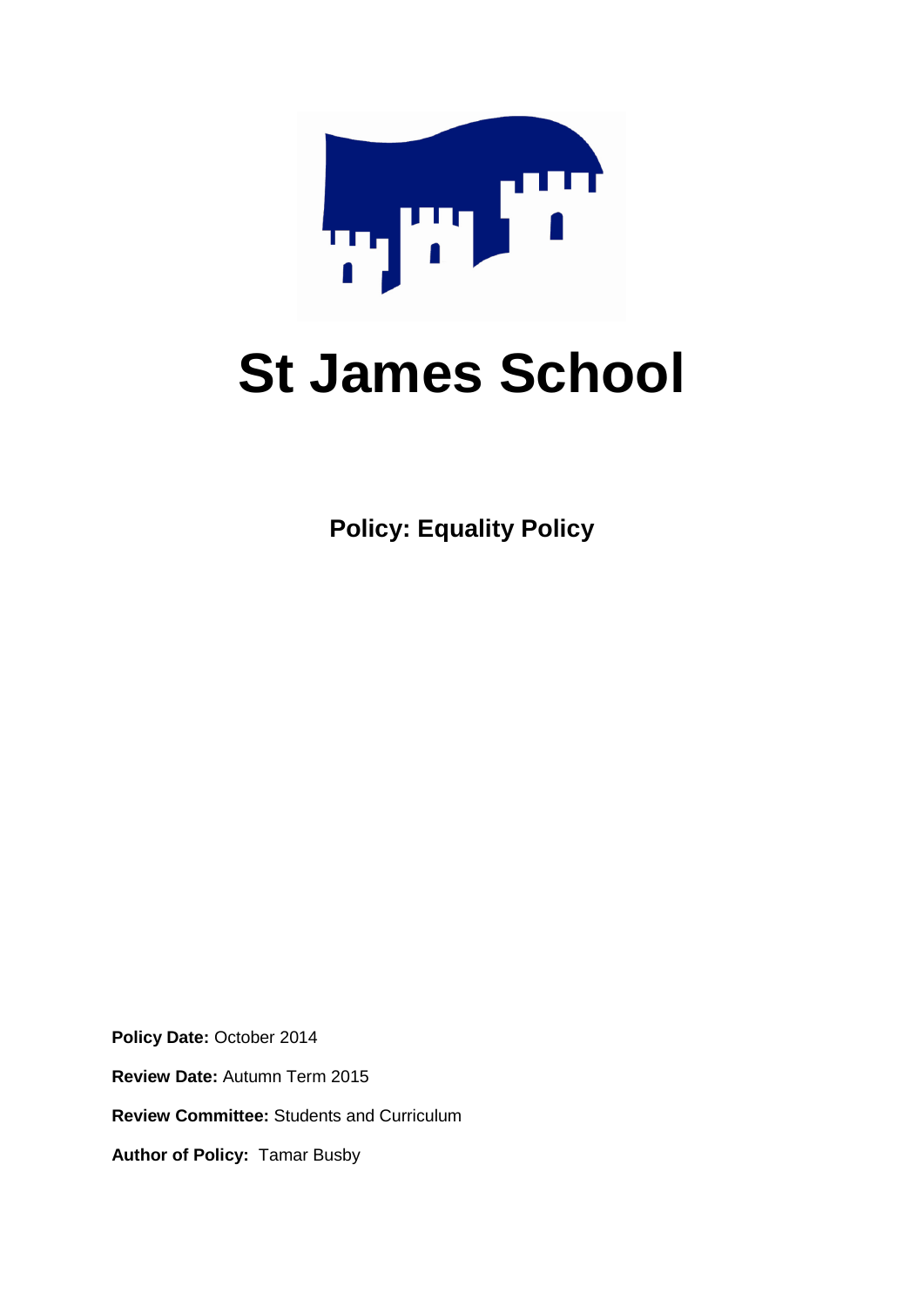This single policy replaces separate policies the school has on race, disability and gender to eliminate discrimination, advance equality of opportunity and foster good relations. It reflects the legal duties set out in the Equality Act 2010 and non-statutory guidance set out by the government in December 2011 and March 2012. Part One sets out the school's aims to promote equality of opportunity and comply with the Act; Part Two sets out the legal duties which are referred to in Part One. To view St James' current equality objectives see The School Improvement Plan 2013/14.

The primary aim of St James School is to enable all pupils to take part as fully as possible in every part of school life by developing each child's self-confidence, recognising their strengths and encouraging them to achieve their full potential.

At St James School we will take steps to advance equality of opportunity, foster good relations and eliminate discrimination or harassment across all the protected characteristics (age, race, gender reassignment, disability, marriage and civil partnership, religion and belief, pregnancy and maternity, gender, sexual orientation) within the school community.

This means:

• We will take reasonable and necessary steps to meet pupils' needs by using a variety of approaches and planning reasonable adjustments for disabled pupils, enabling our pupils to take as full a part as possible in all the activities of the school. We will make reasonable adjustments to ensure the school environment and its activities are as accessible and welcoming as possible for pupils, staff and visitors to the school. We are also committed to ensuring staff with a disability have equality of opportunity.

• We will actively encourage positive attitudes towards pupils and staff and expect everyone to treat others with dignity and respect.

• We will regularly consider the ways in which the taught and wider curricula will help to promote awareness of the rights of individuals and develop the skills of participation and responsible action.

• We will regularly consider the ways in which our teaching and the curriculum provision will support high standards of attainment, promote common values, and help students understand and value the diversity that surrounds them, and challenge prejudice and stereotyping.

• We will monitor the progress and achievement of pupils by the relevant and appropriate protected characteristics. This information will help the school to ensure that individual pupils are achieving their potential, the school is being inclusive in practice, and trends are identified which inform the setting of our equality objectives in the school improvement plan.

• We will collect and analyse information about protected characteristics in relation to staff recruitment, retention, training opportunities and promotions to ensure all staff have equality of opportunity. We will not ask health-related questions to job applicants before offering a job, unless it relates to an intrinsic function of the work they do. We will make reasonable adjustments such as providing auxiliary aids for our disabled staff.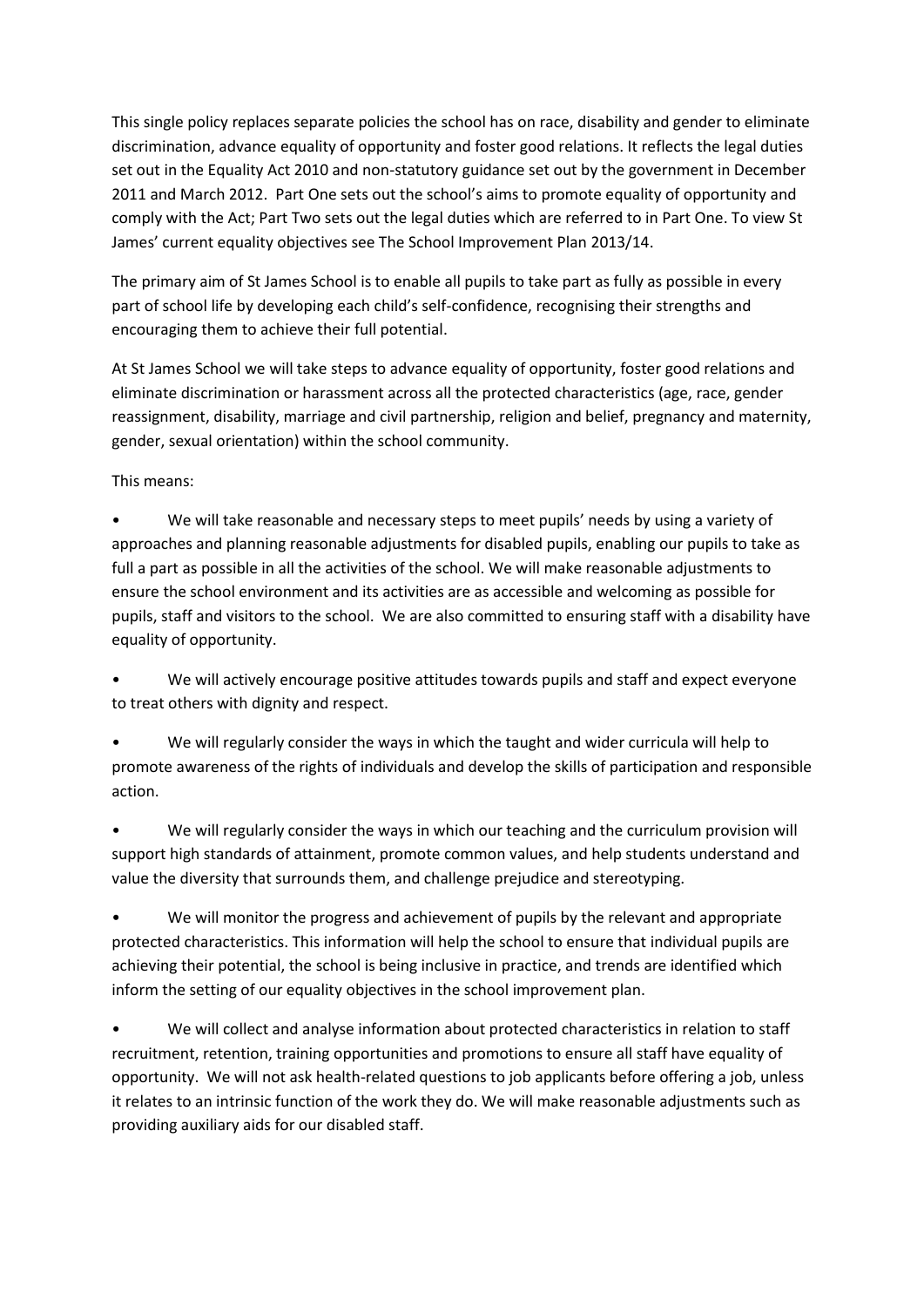• We will ensure the curriculum is accessible to all pupils with special educational needs and disabilities (SEND) or those for whom English is not their first language. Auxiliary aids and services will be provided for them, where reasonable adjustments are required. By planning ahead, we will ensure that all pupils are able to take part in extra-curricular activities and residential visits, and we will monitor the uptake of these to ensure no one is disadvantaged on the grounds of a protected characteristic.

• We will seek the views of advisory staff and outside agencies and partnerships with other schools where this is needed. In planning the curriculum and resources we will take every opportunity to promote and advance equality.

• Bullying and Prejudice Related Incidents will be carefully monitored and dealt with effectively. Regular training will be given to both existing and new staff to ensure that they are aware of the process for reporting and following up incidents of prejudice-related bullying (follow link to new DCC guidance).

• We expect that all staff will be role-models for equal opportunities, deal with bullying and discriminatory incidents and be able to identify and challenge prejudice and stereotyping.

• Throughout the year, we will plan on-going events to raise awareness of equality and diversity. This may include a focus on disability, respect for other cultures, religions and beliefs, antihomophobia/gay pride, gender equality, developing community cohesion and an understanding of the effects of discrimination. This will be set out as equality objectives in the school improvement plan.

• We will ensure pupil/parent/staff consultation is regularly sought in the development and review of this policy.

We will regularly seek the views of pupils, parents, advisory staff and visitors to the school, to ensure that the school environment is as safe and accessible as possible to all school users. We will regularly review our accessibility plans.

We welcome a diverse range of candidates and encourage those who are currently underrepresented to join.

• We will ensure that all staff are aware of their legal duties under the Equality Act 2010, the different forms of discrimination and what 'reasonable adjustments' mean in practice.

We will set out training and awareness sessions in the school improvement plan.

• We will consult with stakeholders, i.e. pupils, parents/carers, staff and relevant community groups, to establish equality objectives and draw up a plan based on information collected on protected groups and accessibility planning. These equality objectives will be reviewed and reported on annually.

• We will maintain and update an equality page on the school website to show how it we are complying with the Public Sector Equality Duty (PSED) in the Equality Act 2010 and advancing equality of opportunity.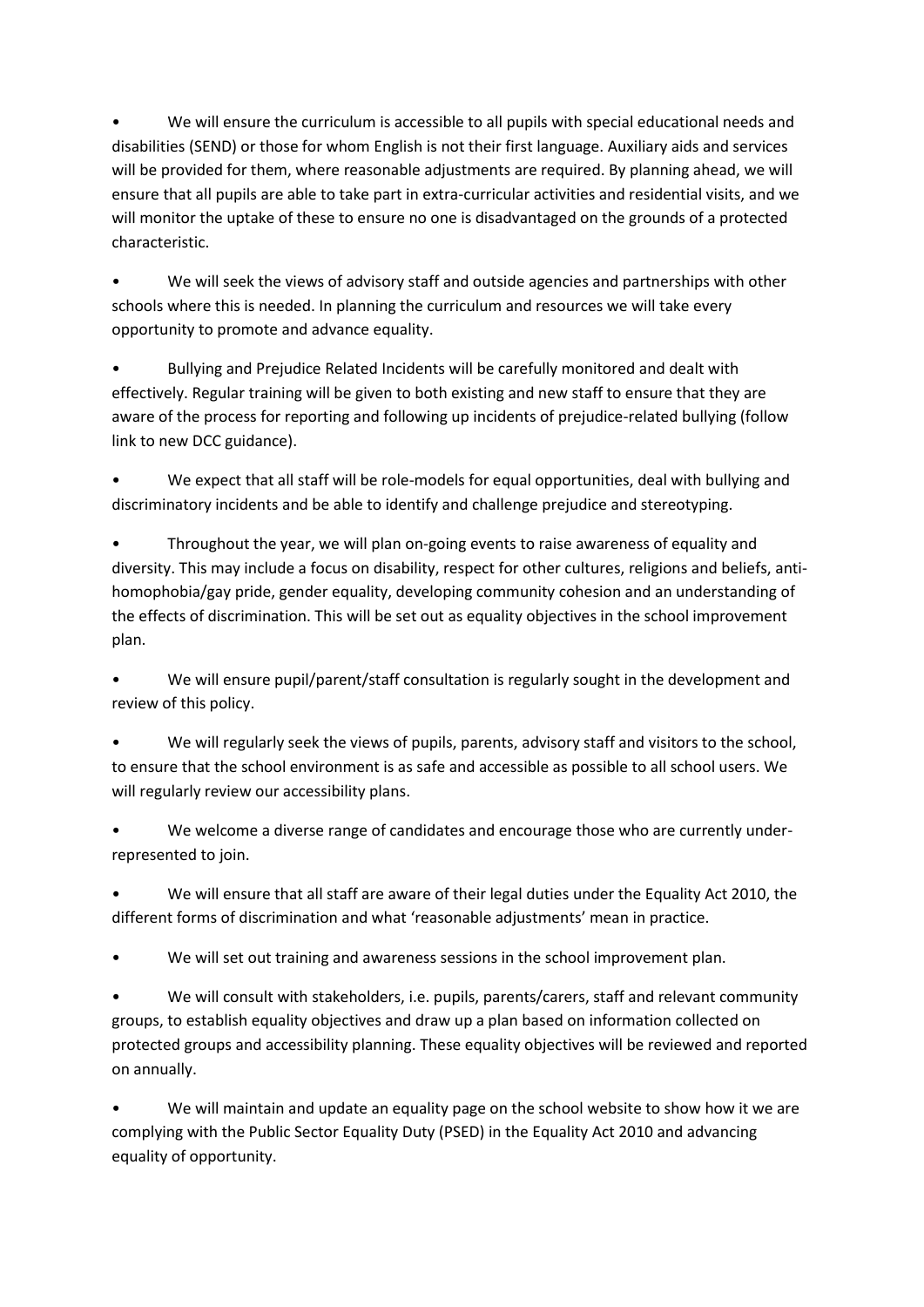• When drawing up policies, we will carry out an equality impact assessment (EIA) to ensure a policy does not, even inadvertently, disadvantage groups of pupils with protected characteristics. We will consider to what extent a new/revised policy, practice or plan meets the Public Sector Equality Duties (eliminates discrimination, advances equality and fosters good relations for all the protected characteristics) and recommend changes/mitigations where necessary (DCC policies will have already had EIAs carried out).

## **Responsibilities**

#### **Governing Body**

- Ensure that the school complies with equality-related legislation.
- Ensure that the policy and its procedures are implemented by the Headteacher.
- Ensure all other school policies promote equality.
- Give due regard to the Public Sector Equality Duty when making decisions.

#### **Headteacher**

Implement the policy and its related procedures.

• Make all staff aware of their responsibilities and provide training as appropriate to enable them to effectively deliver this policy.

Take appropriate action in any case of actual or potential discrimination.

• Ensure that all staff understand their duties regarding recruitment and providing reasonable adjustments to staff. It is unlawful for an employer to enquire about the health of an applicant for a job until a job offer has been made, unless the questions are specifically related to an intrinsic function of the work - for example ensuring that applicants for a PE teaching post have the physical capability to carry out the duties. Schools should no longer require job applicants to complete a generic health questionnaire. Neither should a school seek out past sickness records until they have made a job offer.

• Ensure that all staff and pupils are aware of the process for reporting and following up bullying and prejudice-related incidents.

#### **All staff**

• Enact this policy, its commitments and procedures, and their responsibilities associated with this policy.

• Deal with bullying and discriminatory incidents, and know how to identify and challenge prejudice and stereotyping.

• Promote equality and good relations and not discriminate on any grounds.

• Attend such training and information opportunities as necessary to enact this policy and keep up to date with equality legislation.